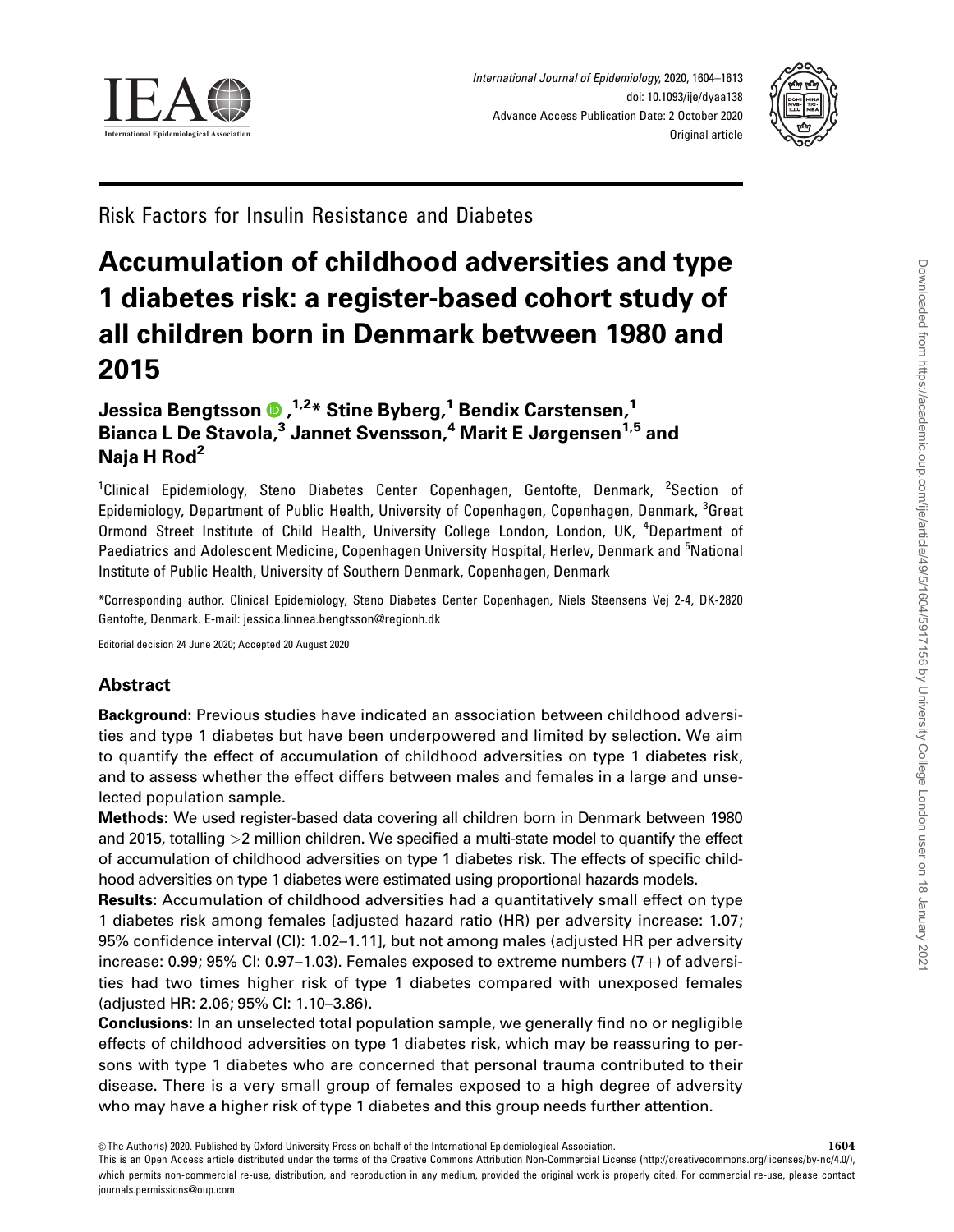<span id="page-1-0"></span>Key words: Life course, register-based, prospective study, childhood adversities, adverse childhood experiences, life events, type 1 diabetes

#### Key Messages

- Previous studies have indicated a positive association between childhood adversities and type 1 diabetes but have been underpowered and limited by selection.
- In an unselected total population sample, we generally find no or negligible effects of childhood adversities on type 1 diabetes risk, which may be reassuring to persons with type 1 diabetes who are concerned that personal trauma contributed to their disease.
- Females exposed to a very high degree of adversity may have a higher risk of developing type 1 diabetes and this group needs further attention.

#### Introduction

The aetiology of type 1 diabetes is largely unknown, but genetic, immune and environmental factors are likely involved. A common concern among persons with type 1 diabetes is that personal trauma or episodes of psychosocial stress have contributed to the development of the disease; a concern that has been supported by epidemiological studies. $1-3$  The beta cell stress hypothesis proposes that elevated levels of cortisol, which is one of the key mediators of the physiological stress response, increases insulin demands and may trigger autoimmune beta cell loss or promote progression from autoimmunity to overt type 1 diabetes in genetically susceptible individuals. $4,5$ 

Childhood adversities (i.e. a straining family environment, adverse life events and social disadvantage) have been defined as major sources of psychosocial stress in chil-dren.<sup>[6,7](#page-8-0)</sup> Previous studies have shown an association between childhood adversities and type 1 diabetes, $1,3$  with effect estimates indicating up to three times higher risk of type 1 diabetes after exposure to at least one adversity, $\frac{2}{3}$  $\frac{2}{3}$  $\frac{2}{3}$  al-though results are inconsistent.<sup>[8,9](#page-8-0)</sup>

Previous studies on childhood adversity and type 1 diabetes have mainly focused on a specific adverse experience such as bereavement<sup>[10](#page-8-0)</sup> or have only had the statistical power to estimate the effect of (at least) one adversity occurrence on type 1 diabetes.<sup>2,3</sup> However, adverse experiences tend to cluster within individuals living in adverse social circumstances, $11$  and evidence suggests that accumulation of adversities is more harmful for children's health than any specific adversity in isolation.<sup>12-15</sup> Case-control studies have found a higher frequency of adverse events in childhood among type 1 diabetes cases compared with controls,  $1,16-21$  $1,16-21$  but prospective studies with objective measures of accumulation of childhood adversities are needed to bring this area of research forward.

Moreover, due to the age-specific differences in the incidence of type 1 diabetes between males and females, $^{22}$  potential sex differences in the effect of childhood adversities on type 1 diabetes needs to be assessed. Most previous studies have also used retrospective self-reports of childhood adversities, which may induce recall bias. Prospective studies are few and are often based on birth cohorts, which are likely to be affected by selection since exposure to childhood adversities may be specifically associated with barriers for participation and loss to follow-up.<sup>[23](#page-9-0)</sup> We will add to the existing literature by quantifying the effect of accumulation of childhood adversities on type 1 diabetes risk in a large and unselected register-based cohort and by assessing whether the effect of childhood adversities on type 1 diabetes is different in males and females.

# Methods

#### Study population

We used the DANish LIFE course (DANLIFE) cohort which includes all children born to a mother with residence in Denmark at the time of birth between 1 January 1980 and 31 December 2015, totalling 2 223 927 children.<sup>24</sup> The unique civil personal registration number given to all Danish residents $^{25}$  $^{25}$  $^{25}$  facilitated exact linkage of valid and continuously updated information from the nationwide registers on demographic, socioeconomic and healthrelated factors. The civil personal registration number also enabled linkage between child, parent and siblings for identification of family-related childhood adversities and covariates. We excluded persons with missing information on any of the potential confounders ( $n = 70, 763, 3\%$ ). The excluded persons were more likely (16 vs 5%) to have a father with a nationality of non-European origin (nationalities outside of Europe, North America, Australia and New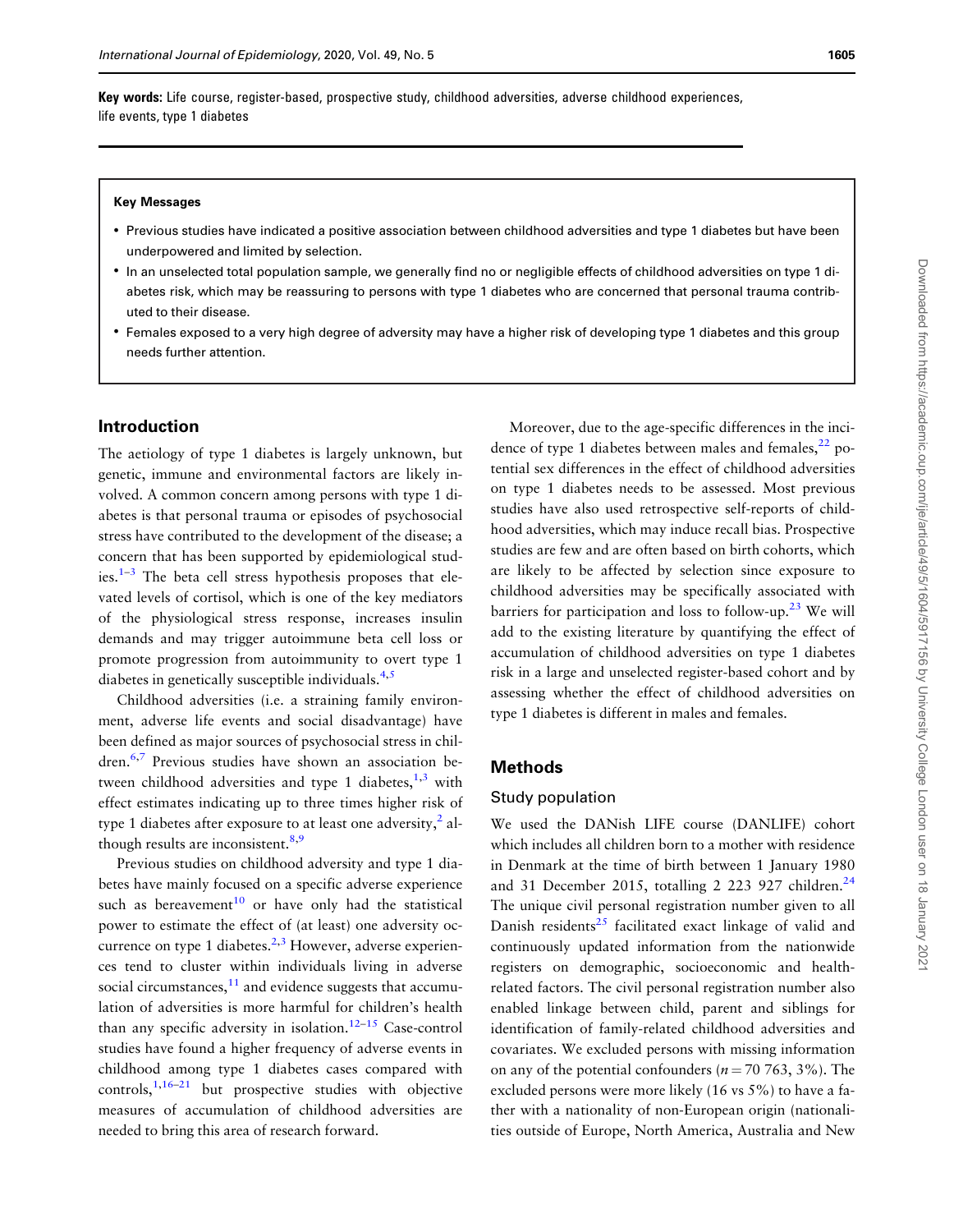<span id="page-2-0"></span>Zealand) but were otherwise similar to the complete records. The final study population included 2 153 164 children. A detailed description of the DANLIFE cohort has been reported elsewhere.<sup>[24](#page-9-0)</sup>

## Childhood adversities

DANLIFE includes information on 12 social and familyrelated childhood adversities with important psychosocial implications for health and well-being in childhood reflecting aspects of straining family dynamics (i.e. being placed in foster care, parental or sibling psychiatric illness, parental alcohol or drug abuse and parental separation), loss or threat of loss within the family (i.e. death of a parent or a sibling and parental or sibling somatic illness) and social disadvantage (i.e. family poverty and parental long-term unemployment). The specific childhood adversities in DANLIFE were selected based on the notion that they constitute important sources of stress in children with support from scientific literature. $^{24}$  Direct information on other relevant childhood adversities like child abuse/neglect or domestic violence was unfortunately not available in the registers. Information on some of the childhood adversities (i.e. parental separation, family poverty and parental longterm unemployment) is reported in the registers only once a year and the time of occurrence for these adversities was, therefore, set to a fixed date within that year. [Table 1](#page-3-0) provides an overview of the adversities included in DANLIFE and defines the timing of their occurrence. A detailed description of the definitions of the adversities can be found in the DANLIFE cohort profile.<sup>[24](#page-9-0)</sup> All childhood adversities were recorded from 1980 onwards except family poverty, which was only available from 1987 onwards.

# Type 1 diabetes

Date of diagnosis of type 1 diabetes was linked to DANLIFE from several nationwide registers: the Danish Registry of Childhood and Adolescent Diabetes<sup>[28](#page-9-0)</sup> (1980– 95: 0–15 years, 1996–2015: 0–18 years), the Danish Adult Diabetes Registry<sup>[29](#page-9-0)</sup> (2005–15:  $\geq$ 18 years) and the Danish National Patient Registry<sup>[30](#page-9-0)</sup> (1980–2015: all age groups). Moreover, we supplemented the information in these registers with information on purchased prescriptions of oral antidiabetic drugs and insulin from the Danish National Prescription Registry<sup>31</sup> (1995–2015: <15 and <30 years of age, respectively). The Danish Registry of Childhood and Adolescent Diabetes includes information on type 1 diabetes with nearly 100% completeness, and nearly 70% of the type 1 diabetes cases in DANLIFE could be identified using this register. The classification of diabetes type is inconsistent in the Danish Adult Diabetes Registry and even more so in the Danish National Patient Registry where many individuals have several records with different recordings of diabetes type. Due to these inconsistencies, persons were classified as having type 1 diabetes if they met one of the following criteria.

- i. Type 1 diabetes diagnosis in the Danish Registry of Childhood and Adolescent Diabetes.
- ii. More than half of the recordings of diabetes type in the Danish Adult Diabetes Registry for that person are type 1 diabetes and the person is not classified with another diabetes type in the Danish Registry of Childhood and Adolescent Diabetes.
- iii. More than half of the recordings of diabetes type in the Danish National Patient Registry for that person are type 1 diabetes and the person is not classified with another diabetes type in the Danish Registry of Childhood and Adolescent Diabetes or in the Danish Adult Diabetes Registry (i.e. more than half of the recordings of diabetes type in the Danish Adult Diabetes Registry for that person are type 2).
- iv. Having purchased prescribed oral antidiabetic drugs twice before the age of 15 years or prescribed insulin twice before the age of 30 years recorded in the Danish National Prescription Registry and the person is not classified with another diabetes type in the Danish Registry of Childhood and Adolescent Diabetes or in the Danish Adult Diabetes Registry (i.e. more than half of the recordings of diabetes type in the Danish Adult Diabetes Registry for that person are type 2).

We used the date of the first record of a diabetes diagnosis or the date of the second purchase of antidiabetic drugs or insulin as the date of diagnosis. The same registers and criteria were applied to identify parental and sibling type 1 diabetes.

### Potential confounding factors

Identification of potential confounders was based on prior evidence and guided by the method of directed acyclic graphs $32$  (see [Supplementary Figure 1,](https://academic.oup.com/ije/article-lookup/doi/10.1093/ije/dyaa138#supplementary-data) available as [Supplementary data](https://academic.oup.com/ije/article-lookup/doi/10.1093/ije/dyaa138#supplementary-data) at *IJE* online). These were: age, sex, date of birth, parental education at birth (low:  $\leq$ 9 years, middle:  $10-12$  years, high:  $>12$  years), parental type 1 diabetes, sibling type 1 diabetes, birth order  $(1, 2, 3, 4+)$ , birth weight, maternal age at birth and parental area of origin based on father's (or in case of missing, mother's) nationality [European origin (including Europe, North America, Australia and New Zealand), other]. Information recorded in the Danish nationwide registers (see the specific registers in the DANLIFE cohort profile)<sup>24</sup> at the time of birth was used for all confounders except for parental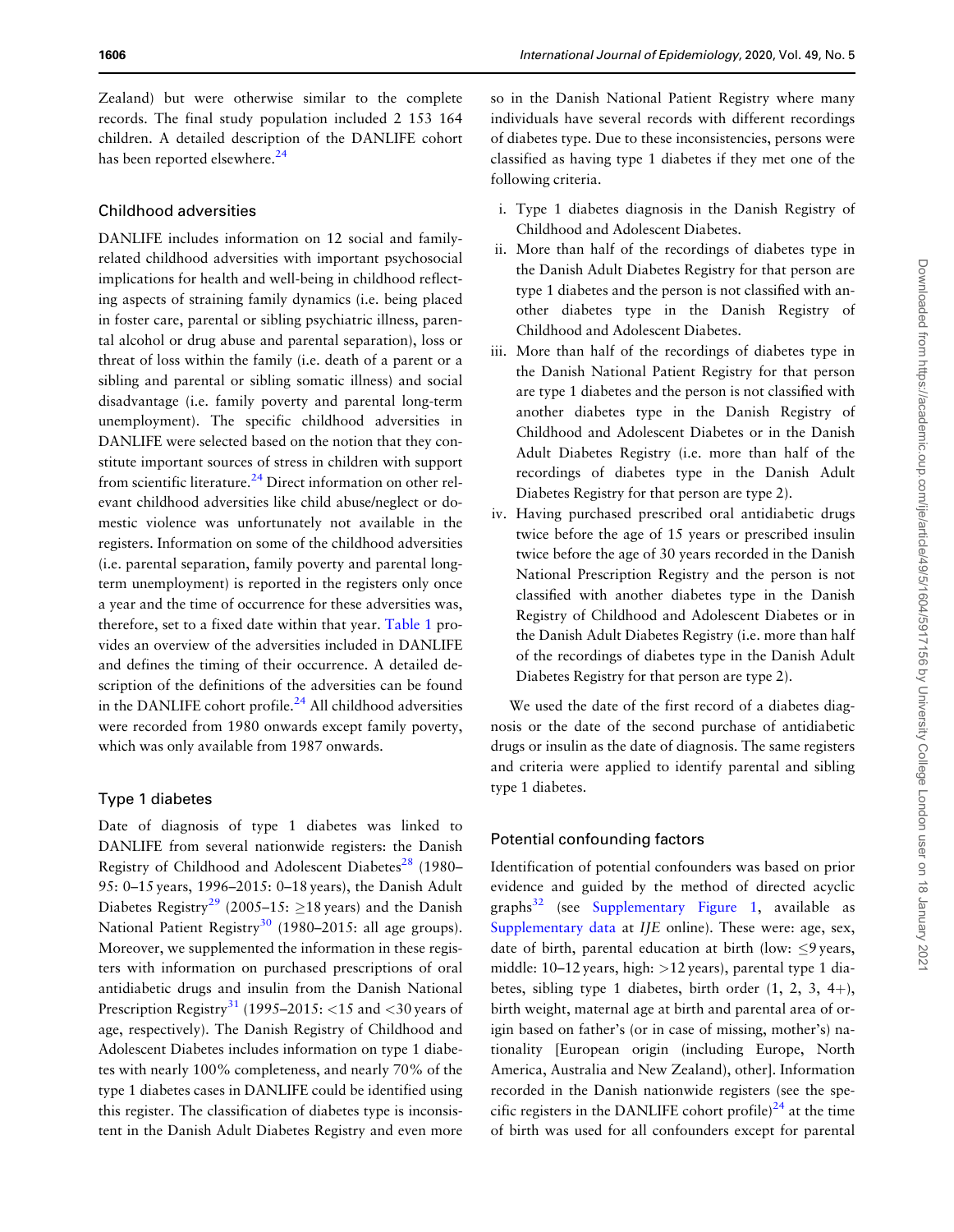# <span id="page-3-0"></span>Table 1 Definitions and timing of the childhood adversities included in the DANish LIFE course (DANLIFE) cohort occurring when the child is between 0 and 18 years of age

| Adversity                       | Definition                                                                                                                                                                                                                                                                                                                                                                                                                                                                              | Timing                                                                                                  |
|---------------------------------|-----------------------------------------------------------------------------------------------------------------------------------------------------------------------------------------------------------------------------------------------------------------------------------------------------------------------------------------------------------------------------------------------------------------------------------------------------------------------------------------|---------------------------------------------------------------------------------------------------------|
| Foster care                     | Being placed in out-of-home care                                                                                                                                                                                                                                                                                                                                                                                                                                                        | Date of first placement                                                                                 |
| Parental psychiatric illness    | A parent's admission for at least 1 day to a<br>psychiatric hospital or ward with a pri-<br>mary diagnosis related to psychiatric ill-<br>ness (excluding primary diagnoses related<br>to alcohol and drug abuse)                                                                                                                                                                                                                                                                       | Date of first diagnosis among the parents                                                               |
| Sibling psychiatric illness     | A sibling's admission for at least 1 day to a<br>psychiatric hospital or ward with a pri-<br>mary diagnosis related to psychiatric<br>illness                                                                                                                                                                                                                                                                                                                                           | Date of first diagnosis among the siblings                                                              |
| Parental alcohol abuse          | A parent diagnosed with one of the follow-<br>ing illness related to alcohol abuse: alco-<br>holic psychosis, alcoholism, alcoholic<br>cirrhosis of the liver, alcoholic steatosis of<br>the liver, alcohol psychosis and abuse syn-<br>drome, alcoholic polyneuropathy, alco-<br>holic cardiomyopathy, alcoholic-induced<br>acute or chronic pancreatitis, alcoholic<br>liver disease, alcoholic gastritis or pur-<br>chasing a drug prescribed for treatment of<br>alcohol dependence | Date of first diagnosis/purchase of prescrip-<br>tion among the parents                                 |
| Parental drug abuse             | A parent diagnosed with drug dependence or<br>a mental or behavioural disorder due to<br>use of opioids, cannabinoids, sedatives or<br>hypnotics, cocaine, other stimulants, hal-<br>lucinogens, volatile solvents, psychoactive<br>substances, multiple drugs or purchasing a<br>drug prescribed for treatment of drug<br>dependence                                                                                                                                                   | Date of first diagnosis/purchase of prescrip-<br>tion among the parents                                 |
| Parental separation             | Separation of the parents defined as the<br>parents no longer sharing address                                                                                                                                                                                                                                                                                                                                                                                                           | 30 June in the year of first separation be-<br>tween the parents                                        |
| Death of a parent               | Death of a parent                                                                                                                                                                                                                                                                                                                                                                                                                                                                       | Date of the first death among the parents                                                               |
| Death of a sibling              | Death of a sibling                                                                                                                                                                                                                                                                                                                                                                                                                                                                      | Date of the first death among the siblings                                                              |
| Parental somatic illness        | A parent diagnosed with one of the ICD-8<br>codes included in the Charlson comorbid-<br>ity index <sup>26</sup> in the period 1980–93 or the<br>ICD-10 codes included in the updated ver-<br>sion of the Charlson comorbidity index <sup>27</sup><br>in the period 1994-2015                                                                                                                                                                                                            | Date of first diagnosis among the parents                                                               |
| Sibling somatic illness         | A sibling diagnosed with one of the follow-<br>ing somatic illnesses related to mortality in<br>children aged 0-18 years in Denmark: ma-<br>lignant neoplasm, congenital anomalies of<br>the heart and circulatory system, congeni-<br>tal anomalies of the nervous system, cere-<br>bral palsy, epilepsy, cardiomyopathy and<br>congenital disorders of lipid metabolism                                                                                                               | Date of first diagnosis among the siblings                                                              |
| Family poverty                  | Family income <50% of the median na-<br>tional family income in three consecutive<br>years                                                                                                                                                                                                                                                                                                                                                                                              | 30 June in the second year of poverty in the<br>first sequence of three consecutive years of<br>poverty |
| Parental long-term unemployment | A parent being unemployed for at least 12<br>months within two consecutive years                                                                                                                                                                                                                                                                                                                                                                                                        | 31 December in the first year of<br>unemployment                                                        |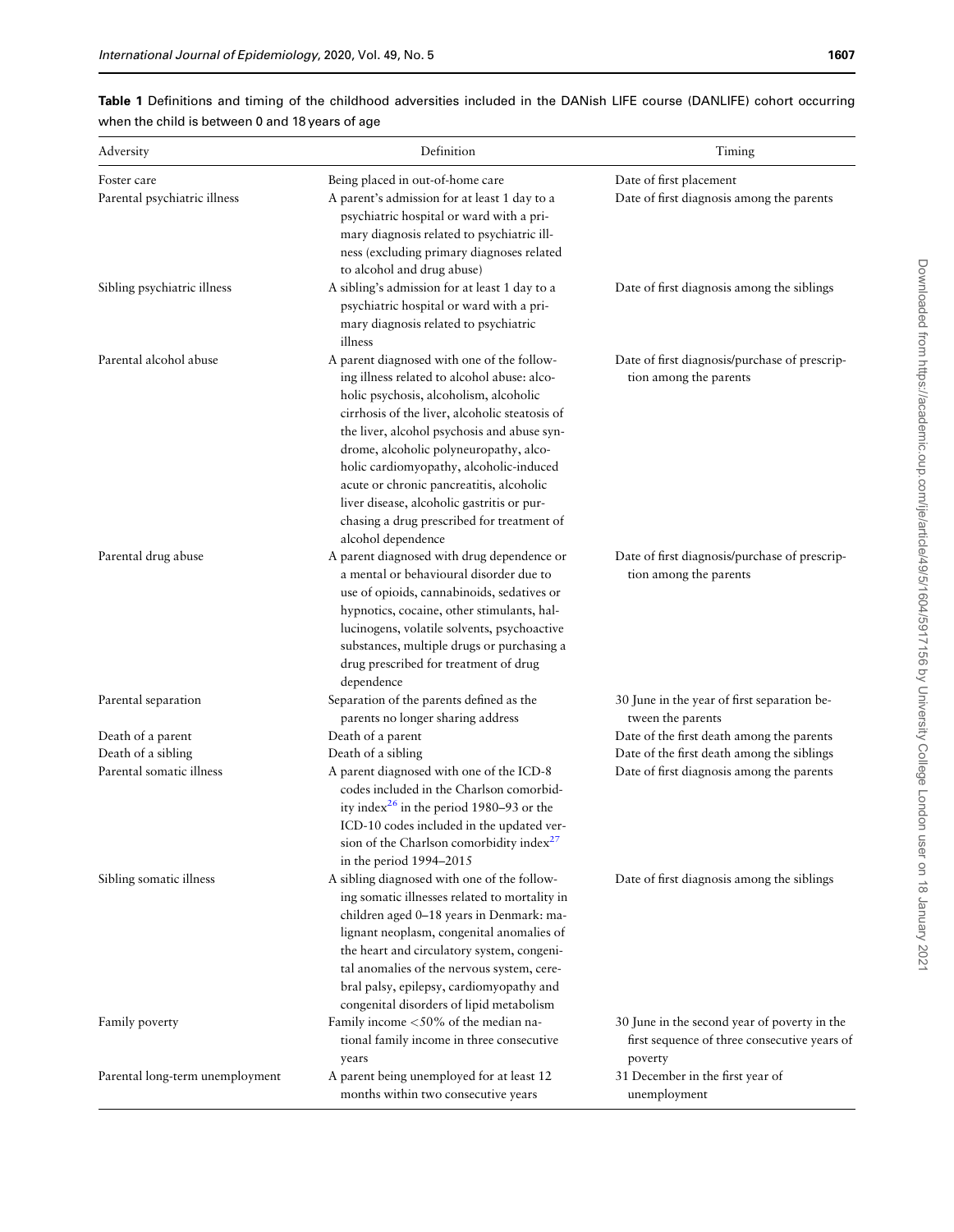type 1 diabetes and sibling type 1 diabetes, which was retrieved at the end of follow-up. Parental and sibling type 1 diabetes were used as proxies for genetic predisposition to type 1 diabetes and the timing of the family member's diagnosis was, therefore, not important but merely an indication of genetic susceptibility to type 1 diabetes acquired at conception. Parental and sibling type 1 diabetes were, therefore, included in the analyses as time-fixed variables. Date of birth, birth weight and maternal age at birth were treated as continuous variables.

#### Statistical analyses

The study population was followed from birth until the date of type 1 diabetes diagnosis, emigration, death or 31 December 2015, which marked the end of follow-up. Emigrated persons did not re-enter the study if returning to Denmark since there would be an information gap in the period spent outside of Denmark. We restricted the exposure period to 0–18 years of age since the purpose of this study was to investigate the effects of adversities experienced in childhood on type 1 diabetes. The analyses were conducted separately for males and females.

To investigate if accumulation of childhood adversities influences type 1 diabetes risk, we specified a multi-state model where we let the occurrence of each additional adverse experience represent a new state of exposure to childhood adversities and calculated the incidence rates of type 1 diabetes by age in each state (illustrated in [Supplementary Figure 2,](https://academic.oup.com/ije/article-lookup/doi/10.1093/ije/dyaa138#supplementary-data) available as [Supplementary data](https://academic.oup.com/ije/article-lookup/doi/10.1093/ije/dyaa138#supplementary-data) at IJE online), assuming the effects of covariates are proportional. Due to small numbers, we combined the exposure to seven or more adversities into one state  $(7+)$ . We used age as the underlying time scale since age is a strong predictor of developing type 1 diabetes.<sup>[22](#page-9-0)</sup> Only the first occurrence of each specific adversity was considered, and we did not differentiate between which specific adversities (or their order) each individual experienced.

Hazard ratios (HRs) of developing type 1 diabetes were calculated for each adversity state using the state of no adverse experiences as reference. We estimated the linear effect of accumulation of childhood adversities from one adversity onwards and tested the appropriateness of the linearity assumption against both a categorical and a quadratic version of the adversity score using likelihood ratio tests. In addition, we investigated the effect of each specific childhood adversity on type 1 diabetes separately. Analyses were performed using packages Epi<sup>[33](#page-9-0)</sup> and popEpi $^{34}$  $^{34}$  $^{34}$  in the statistical software R.

#### <span id="page-4-0"></span>1608 International Journal of Epidemiology, 2020, Vol. 49, No. 5

The study population was followed for an average of 16.9 years during which 8335 (0.4%) persons developed type 1 diabetes. A total of 18 531 persons (0.9%) died and 151 630 persons (7%) emigrated. Of these, 2778 persons died or emigrated on their date of birth and, therefore, did not contribute to the analyses.

The characteristics of the study population by number of childhood adversities experienced before the age of 18 years are presented in [Table 2](#page-5-0). Since there was no difference when stratifying by sex, except for males having a slightly higher mean birth weight compared with females (data not shown), the background characteristics in [Table 2](#page-5-0) are presented for males and females combined. Almost half of the study population did not experience any adversities before the age of 18 years and 90% of the study population experienced between 0 and 2 adversities. There was a clear social gradient in the experience of childhood adversities since a larger proportion of children who experienced many adversities were born to parents with low education. Moreover, the proportions of children with parental type 1 diabetes increased with increasing number of adversities. Finally, those who experienced many adversities had a lower mean birth weight and were born to younger mothers compared with those who experienced fewer adversities.

The age-specific incidence rates of type 1 diabetes in DANLIFE for males and females respectively can be seen in [Supplementary Figure 3,](https://academic.oup.com/ije/article-lookup/doi/10.1093/ije/dyaa138#supplementary-data) available as [Supplementary](https://academic.oup.com/ije/article-lookup/doi/10.1093/ije/dyaa138#supplementary-data) [data](https://academic.oup.com/ije/article-lookup/doi/10.1093/ije/dyaa138#supplementary-data) at IJE online. The incidence rates resemble the wellknown age-specific incidence of type 1 diabetes, $22$  with a peak in puberty at about 11 years of age for females and some years later for males, at about 14 years of age.

[Figure 1](#page-6-0) shows the unadjusted (left panel) and the adjusted (right panel) HRs of developing type 1 diabetes in each state of exposure to childhood adversities using no adversities as reference. The vertical blue and red lines in the left panel show the unadjusted linear trends from experiencing one adversity onwards for males and females, respectively. The slope of the linear trend is close to perpendicular for males and, thus, experiencing more than one adversity does not seem to add to the risk of type 1 diabetes for males (HR per adversity increase: 1.01, 95% CI: 0.97–1.05). For females, there is a tendency towards a higher risk of developing type 1 diabetes with increasing number of adversities experienced (HR per adversity increase: 1.10, 95% CI: 1.06–1.15). However, after adjusting for confounders, and especially after adjusting for parental type 1 diabetes (right panel), the linear effect seen among females was attenuated (adjusted HR per adversity increase: 1.07, 95% CI: 1.02–1.11), and only the effect of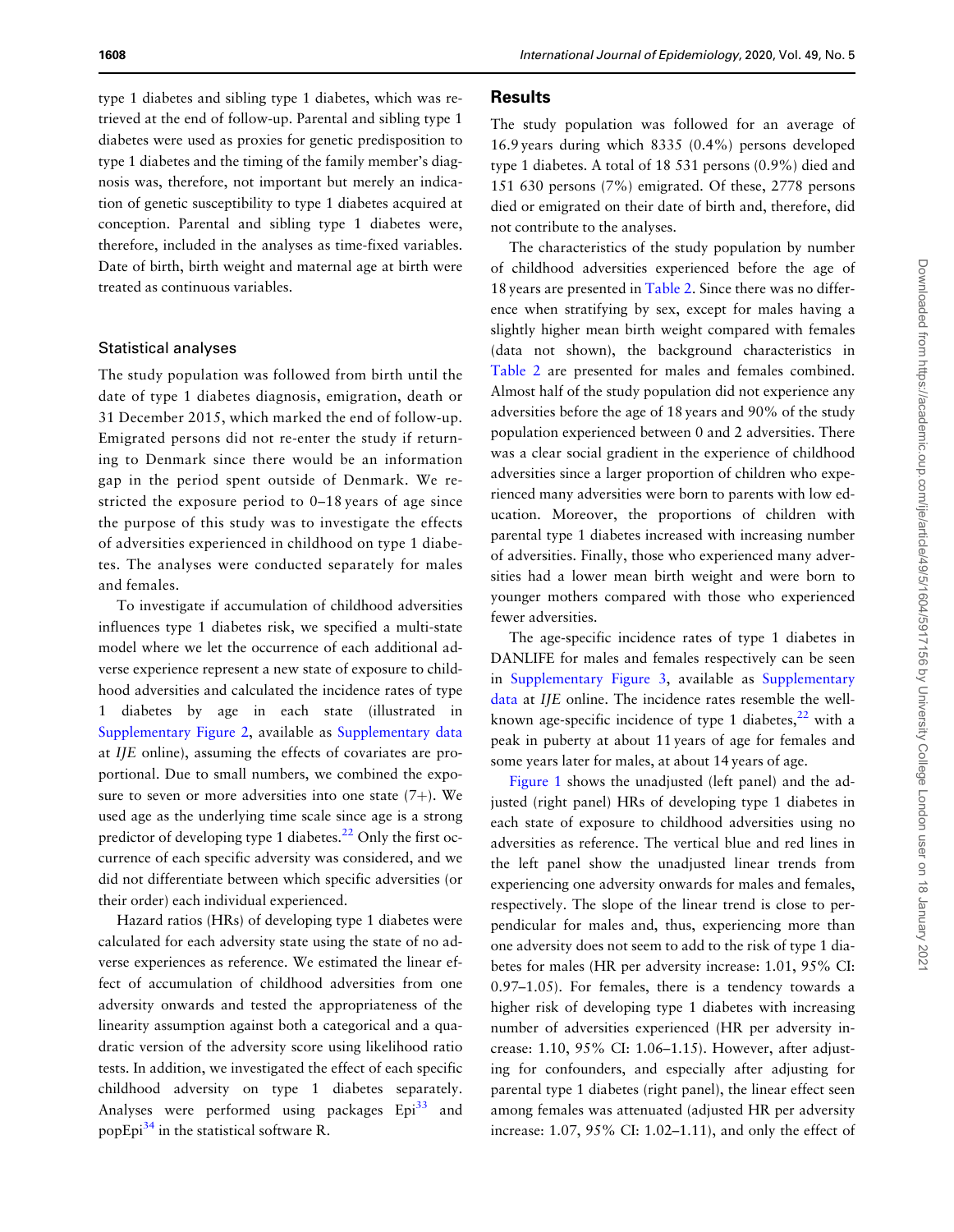Table 2 Characteristics of the study population according to exposure to accumulation of childhood adversities experienced before the age of 18 years

Table 2 Characteristics of the study population according to exposure to accumulation of childhood adversities experienced before the age of 18 years

<span id="page-5-0"></span>

|                                          |                        |       |                    |                                                    |                         |                  |        |                                           | Number of childhood adversities |              |                 |                                             |                                      |                                      |                                      |                              |                            |                                              |
|------------------------------------------|------------------------|-------|--------------------|----------------------------------------------------|-------------------------|------------------|--------|-------------------------------------------|---------------------------------|--------------|-----------------|---------------------------------------------|--------------------------------------|--------------------------------------|--------------------------------------|------------------------------|----------------------------|----------------------------------------------|
|                                          |                        | Total | $\circ$            |                                                    |                         |                  | N      |                                           | 3                               |              | 4               |                                             |                                      |                                      | $\circ$                              |                              | $^{+}_{7}$                 |                                              |
| $\text{Total}, n; \%$                    | 2 153 164 100 994 517  |       |                    | 46.2                                               | 634849                  | 29.5             | 316353 | 14.7                                      | 124947                          | 5.8          | 49335           | 2.3                                         | 20796                                | $\ddot{0}$                           | 8214                                 | 0.4                          | 4153                       | 0.2                                          |
| Females, $n$ ; %                         | 1 048 279 48.7         |       | 483 321            | 48.6                                               | 309 443                 | 48.7             | 154419 | 48.8                                      | 61360                           | 49.1         | 23840           | 48.3                                        | 9922                                 | 47.7                                 | 3972                                 | 48.4                         | 2002                       | 48.2                                         |
| Parental place of origin, n; %           |                        |       |                    |                                                    |                         |                  |        |                                           |                                 |              |                 |                                             |                                      |                                      |                                      |                              |                            |                                              |
| European origin                          | 2 038 677 94.7 954 624 |       |                    | 96.0                                               | 599016                  |                  | 292720 |                                           |                                 | 91.8         | 45907           |                                             |                                      |                                      |                                      |                              |                            |                                              |
| Other                                    | 114487                 | 5.3   | 39893              | 4.0                                                | 35833                   | 94.4<br>5.6      | 23633  | 92.5<br>7.5                               | 114739<br>10208                 | 8.2          | 3428            | 93.1<br>6.9                                 | 19758<br>1038                        | 95.0<br>5.0                          | 7885<br>329                          | $96.0$<br>4.0                | 4028<br>125                | 97.0<br>3.0                                  |
| Parental education at birth, n; %        |                        |       |                    |                                                    |                         |                  |        |                                           |                                 |              |                 |                                             |                                      |                                      |                                      |                              |                            |                                              |
| Low $\leq$ 9 years                       | 295034                 | 13.7  | 65 637             | 6.6                                                | 87081                   | 13.7             | 69142  | 21.9                                      |                                 | 30.2         |                 |                                             |                                      |                                      | 4407                                 | 53.7                         | 2447                       |                                              |
| Middle 10-12 years                       | 957069                 | 44.4  |                    | 39.0                                               | 309 434                 | 48.7             | 162298 |                                           |                                 | 49.3<br>21.0 | 19074<br>22458  |                                             |                                      |                                      |                                      |                              | 1373                       |                                              |
| High $>12$ years                         | 901061                 | 41.8  | 388 273<br>553 713 | 55.7<br>0.8                                        | 243 718<br>8337<br>3507 | 38.4             | 86769  | $51.3$<br>$27.4$                          | 37679<br>61544<br>26282<br>3177 |              | 7967            | 38.7<br>45.5<br>16.1                        | 9567<br>8681<br>8586<br>652<br>652   | $46.0$<br>$41.7$<br>$12.1$<br>$3.1$  | $3008$<br>$823$<br>$262$             | $36.6$<br>10.0<br>3.2<br>3.5 |                            | 58.7<br>53.7<br>53.7<br>59.9                 |
| Parental type 1 diabetes, n; %           | 27562                  | 1.3   | 7839               |                                                    |                         | 1.3              | 5795   |                                           |                                 | 2.5          | 1367            | $2.8$<br>0.6                                |                                      |                                      |                                      |                              | $343$<br>133<br>23         |                                              |
| Sibling type 1 diabetes, n; %            | 10643                  | 0.5   | 4033               | 0.4                                                |                         | $\overline{0.6}$ | 1860   | $\begin{array}{c} 0.6 \\ 0.6 \end{array}$ | 788                             | 0.6          | 274             |                                             |                                      | $\overline{0.6}$                     | $\theta$                             |                              |                            |                                              |
| Birth order, $n;$ %                      |                        |       |                    |                                                    |                         |                  |        |                                           |                                 |              |                 |                                             |                                      |                                      |                                      |                              |                            |                                              |
|                                          | 974488                 | 45.3  | 450 486            | 45.3                                               | 291159                  | 45.9             | 144623 |                                           |                                 | 43.4         |                 |                                             |                                      |                                      |                                      |                              |                            |                                              |
|                                          | 789415                 | 36.7  | 378653             |                                                    | 231478                  | 36.5             | 109828 | 45.7<br>34.7<br>13.5                      | 54 220<br>42 360<br>18 438      | 33.9         | 20795<br>16335  |                                             |                                      |                                      |                                      |                              | 1523<br>1319               |                                              |
|                                          | 287831                 | 13.4  | 130385             | $\begin{array}{c} 38.1 \\ 13.1 \\ 3.5 \end{array}$ | 82943                   | 13.1             | 42715  |                                           |                                 | 14.8         | 7715            |                                             |                                      | $40.6$<br>$32.9$<br>$16.3$<br>$10.2$ |                                      |                              |                            |                                              |
| $\ddot{+}$                               | 101430                 | 4.7   | 34993              |                                                    | 29269                   | 4.6              | 19187  | $\overline{61}$                           | 9929                            | 7.9          |                 | $42.1$<br>$33.1$<br>$5.6$<br>$5.5$<br>$5.5$ | 8447<br>6851<br>5387<br>2111<br>26.8 |                                      | 3235<br>2591<br>1455<br>9303<br>26.8 | 39.17.18<br>30.17.18.09.19   | 793<br>518<br>5126<br>26.8 | $36.7$<br>$31.3$<br>$12.5$<br>$628$<br>$5.6$ |
| Birth weight in grams, mean; SD          | 3457                   | 597   | 3489               | 597                                                | 3465                    | 589              | 3420   | 591                                       | 3370                            | 600          | 4490<br>3315    |                                             |                                      | 623                                  |                                      |                              |                            |                                              |
| Maternal age at birth in years, mean; SD | 28.9                   | 5.0   | 29.9               | 4.6                                                | 28.6                    | 4.9              | 27.7   | 5.2                                       | 27.3                            | 5.4          | $\overline{27}$ |                                             |                                      | 5.6                                  |                                      |                              |                            |                                              |
|                                          |                        |       |                    |                                                    |                         |                  |        |                                           |                                 |              |                 |                                             |                                      |                                      |                                      |                              |                            |                                              |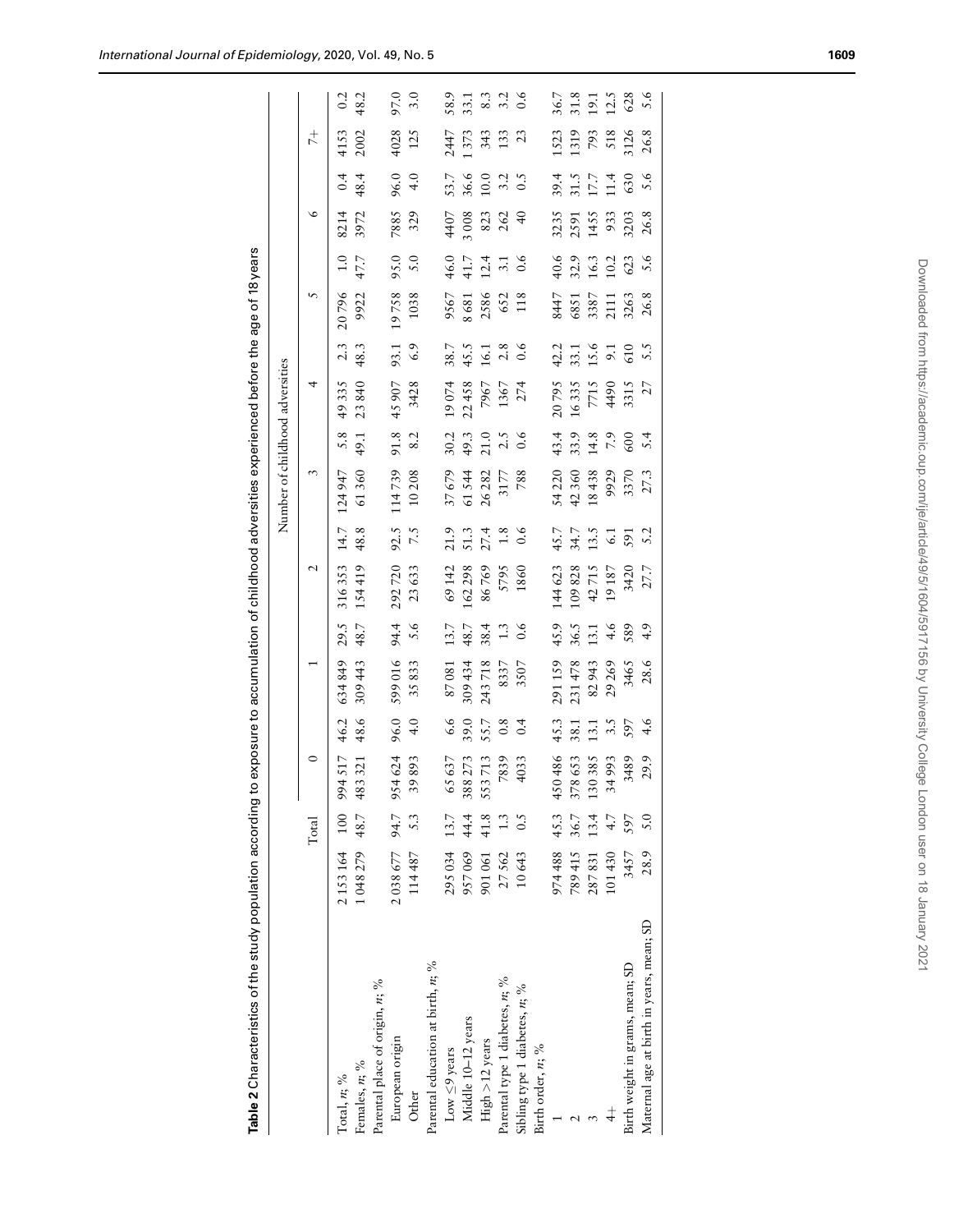<span id="page-6-0"></span>

Figure 1 Hazard ratios (HR) and 95% confidence intervals (CI) of type 1 diabetes in each state of adversity exposure compared with no adversities, and the linear trend and 95% CI from experiencing one adversity onwards for males and females, respectively. The HRs and linear trend in the righthand panel are adjusted for current age, date of birth, parental area of origin, parental education at birth, parental type 1 diabetes, sibling type 1 diabetes, birth order, birth weight and maternal age at birth

| <b>Table 3</b> Total number of the study population experiencing each specific childhood adversity before the age of 18 years and |
|-----------------------------------------------------------------------------------------------------------------------------------|
| the hazard ratios (HR) and 95% confidence intervals (CI) for developing type 1 diabetes after exposure to each specific childhood |
| adversity presented for males and females separately                                                                              |

|                                    | Total            |                   | Type 1 diabetes  |                   |                 | Males               |                 | Females             |
|------------------------------------|------------------|-------------------|------------------|-------------------|-----------------|---------------------|-----------------|---------------------|
| Childhood adversities              | $\boldsymbol{n}$ | $\%$ <sup>a</sup> | $\boldsymbol{n}$ | $\%$ <sup>b</sup> | HR <sup>c</sup> | $(95\% \text{ CI})$ | HR <sup>c</sup> | $(95\% \text{ CI})$ |
| Foster care                        | 63 634           | 3.0               | 234              | 0.4               | 1.04            | (0.86; 1.27)        | 1.18            | (0.95; 1.47)        |
| Parental psychiatric<br>illness    | 86 566           | 4.0               | 278              | 0.3               | 0.92            | (0.77; 1.09)        | 0.99            | (0.83; 1.19)        |
| Sibling psychiatric<br>illness     | 17763            | 0.8               | 50               | 0.3               | 0.92            | (0.62; 1.35)        | 1.21            | (0.81; 1.82)        |
| Parental alcohol abuse             | 142 720          | 6.6               | 502              | 0.4               | 0.91            | (0.80; 1.04)        | 1.01            | (0.87; 1.16)        |
| Parental drug abuse                | 39 069           | 1.8               | 121              | 0.3               | 0.87            | (0.66; 1.14)        | 1.19            | (0.92; 1.54)        |
| Parental separation                | 623731           | 29.0              | 2220             | 0.4               | 0.99            | (0.93; 1.07)        | 1.03            | (0.95; 1.11)        |
| Death of a parent                  | 54 465           | 2.5               | 188              | 0.3               | 1.01            | (0.83; 1.23)        | 0.90            | (0.71; 1.14)        |
| Death of a sibling                 | 10 2 35          | 0.5               | 33               | 0.3               | 0.83            | (0.51; 1.34)        | 0.99            | (0.60; 1.62)        |
| Parental somatic illness           | 263717           | 12.2              | 1217             | 0.5               | 1.17            | (1.07; 1.28)        | 1.17            | (1.06; 1.29)        |
| Sibling somatic illness            | 55 633           | 2.6               | 200              | 0.4               | 0.98            | (0.81; 1.18)        | 0.99            | (0.80; 1.23)        |
| Family poverty <sup>d</sup>        | 118765           | 5.5               | 407              | 0.3               | 0.97            | (0.84; 1.13)        | 1.04            | (0.89; 1.22)        |
| Parental long-term<br>unemployment | 547049           | 25.4              | 2635             | 0.5               | 1.05            | (0.98; 1.13)        | 0.94            | (0.87; 1.02)        |
| No adversities                     | 994 517          | 46.2              | 3609             | 0.4               |                 |                     |                 |                     |
| Total                              | 2 1 5 3 1 6 4    | 100               | 8335             | 0.4               |                 |                     |                 |                     |

a Percentage of all children.

<sup>b</sup>Percentage of those exposed to that specific adversity.

c Adjusted for: current age, date of birth, parental area of origin, parental education at birth, parental type 1 diabetes, sibling type 1 diabetes, birth order, birth weight, maternal age at birth and all other adversities.

<sup>d</sup>Only available from 1987 onwards.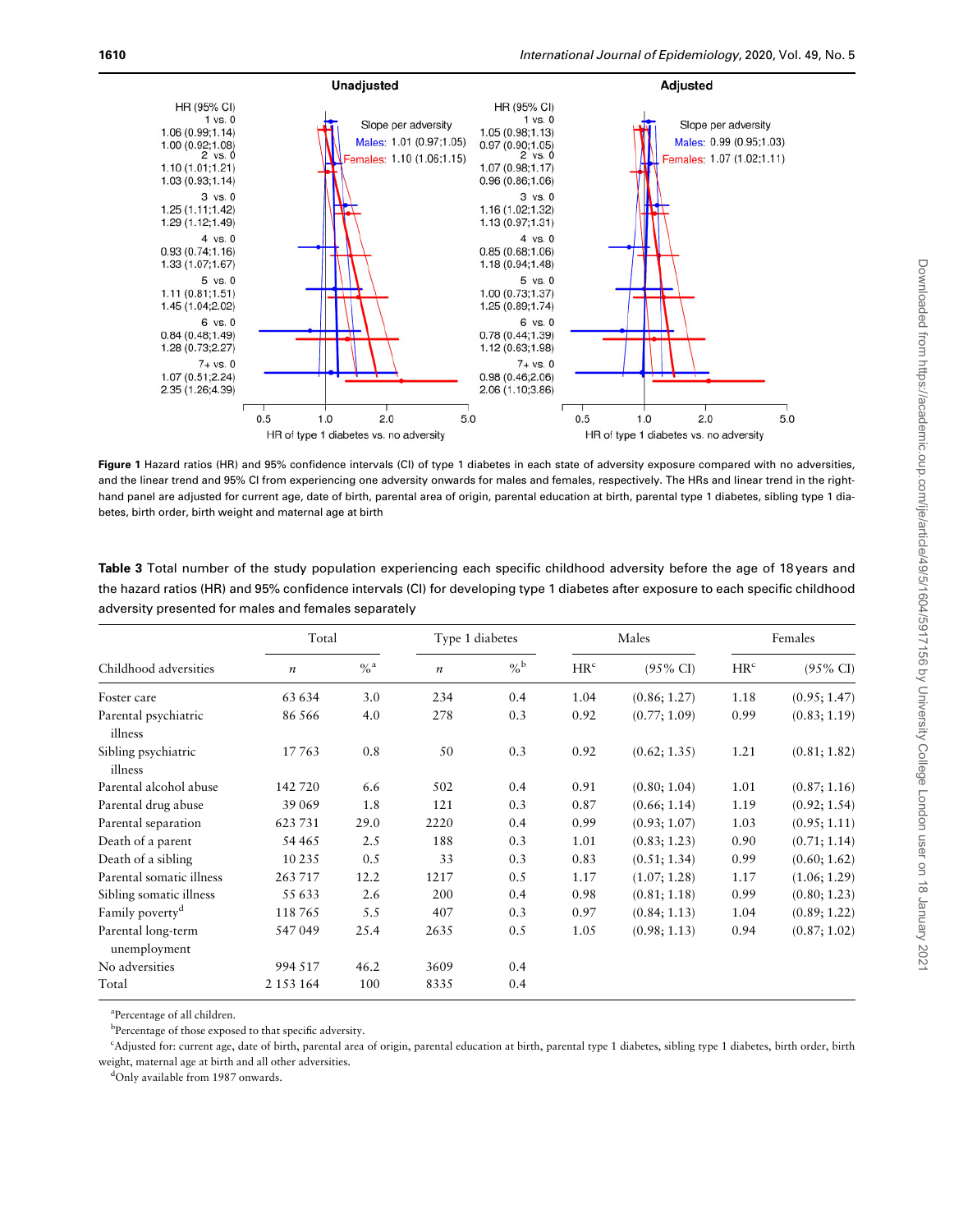<span id="page-7-0"></span>experiencing  $7+$  adversities remained pronounced when examined separately (adjusted HR: 2.06, 95% CI: 1.10– 3.86). We assessed the appropriateness of the linearity specification of the effect of the adversity score but found no evidence of important differences.

In addition, we calculated the proportion of the study population that experienced each specific childhood adversity as well as how many of these persons developed type 1 diabetes during follow-up ([Table 3](#page-6-0)). By far, the most common childhood adversities experienced by the study population were parental separation (29%), parental long-term unemployment (25%) and parental somatic illness (12%). Parental somatic illness was the only specific adversity associated with type 1 diabetes in both males (adjusted HR: 1.17, 95% CI: 1.07–1.28) and females (adjusted HR: 1.17, 95% CI: 1.06–1.29).

### **Discussion**

In a nationwide study including all children born in Denmark since 1980, we generally find no or negligible effects of childhood adversities on the risk of type 1 diabetes, which may be reassuring to persons with type 1 diabetes who are concerned that personal trauma contributed to their disease. Only a small proportion of females experienced many adversities (10% had experienced  $\geq$ 3 adversities) and those who experienced  $7+$  adversities (0.2%) had twice the risk of developing type 1 diabetes compared with those who experienced no childhood adversities, even after adjustment for confounders. This group may, thus, have a higher risk of developing type 1 diabetes and needs further attention. It should be noted that only 10 of the females exposed to  $7+$  adversities developed type 1 diabetes, which makes this estimate highly uncertain.

Parental somatic illness was the only specific adversity associated with a higher risk of developing type 1 diabetes. Parental somatic illness was defined as having a parent diagnosed with one of the diseases included in the Charlson comorbidity index, which includes type 1 diabetes and a few other autoimmune diseases (e.g. connective tissue disease). The association between parental somatic illness and type 1 diabetes found in this study may, therefore, be biased by residual confounding of underlying genetic predisposition to autoimmune disease, even after adjustment for parental type 1 diabetes, and should, therefore, be interpreted with caution.

Cohort studies on accumulation of childhood adversities and type 1 diabetes are lacking, but a positive association has been observed between accumulation of adversities and autoimmune disease, including type 1 dia-betes, in a retrospective cohort study.<sup>[35](#page-9-0)</sup> A test for linear trend revealed a 20% higher risk of developing an

autoimmune disease per adversity in females and a 10% higher risk per adversity in males. Biological sexdifferences in timing of hormonal factors influencing insulin sensitivity, and thereby pressure on the beta cell function,  $36$  and sex-specific immune mechanisms  $37$  might provide some explanation for the stronger association between childhood adversities and autoimmune disease found among females in the above-mentioned study and between childhood adversities and type 1 diabetes found among females in our study.

Most studies investigating the association between (at least) one adverse experience in childhood and type 1 diabetes have found a positive association. Most of them are case-control studies and have collected information on exposure to adversity in retrospect using questionnaires, which may cause recall bias and an overestimation of the association. Prospective studies only looking at exposure to adversities occurring during the first years of life have found mixed results.<sup>[3,8](#page-8-0)</sup> The only (to our knowledge) prospective study that has looked at the effect of exposure to at least one serious life event across childhood and devel-opment of type 1 diabetes was conducted by Nygren et al.<sup>[2](#page-8-0)</sup> The study found that exposure to at least one serious life event increased the risk of developing type 1 diabetes 3 fold. More than 10 000 children were followed for an average of 6.5 years but only 58 of them developed type 1 diabetes and the loss to follow-up was substantial. Approximately 90% of our study population experienced between 0 and 2 adversities during follow-up, but exposure to a few adversities did not have any effect of importance on type 1 diabetes risk, which is in contrast with the results of Nygren et al.<sup>[2](#page-8-0)</sup> Our study provides results derived from objectively measured exposure to childhood adversities in an unselected study population and the statistical power needed to assess the effect of accumulation of childhood adversities on type 1 diabetes in males and females separately.

Using register data also comes with limitations. First, exposure to adversity is likely to be underreported in registers. For example, parental alcohol abuse was measured using diagnostic codes related to alcohol abuse and prescriptions of medications used in treatment of alcohol addiction. Thus, we only detected those who sought help for their alcohol addiction or were detected in the healthcare system by other means, which we expect to be only a fraction of the total cases of parental alcohol abuse. Second, when using register data, we fail to take the perceived severity of the adverse experience into account, which could have been possible using self-reported information. Information bias in the measure of childhood adversities may provide some explanation as to why we find a smaller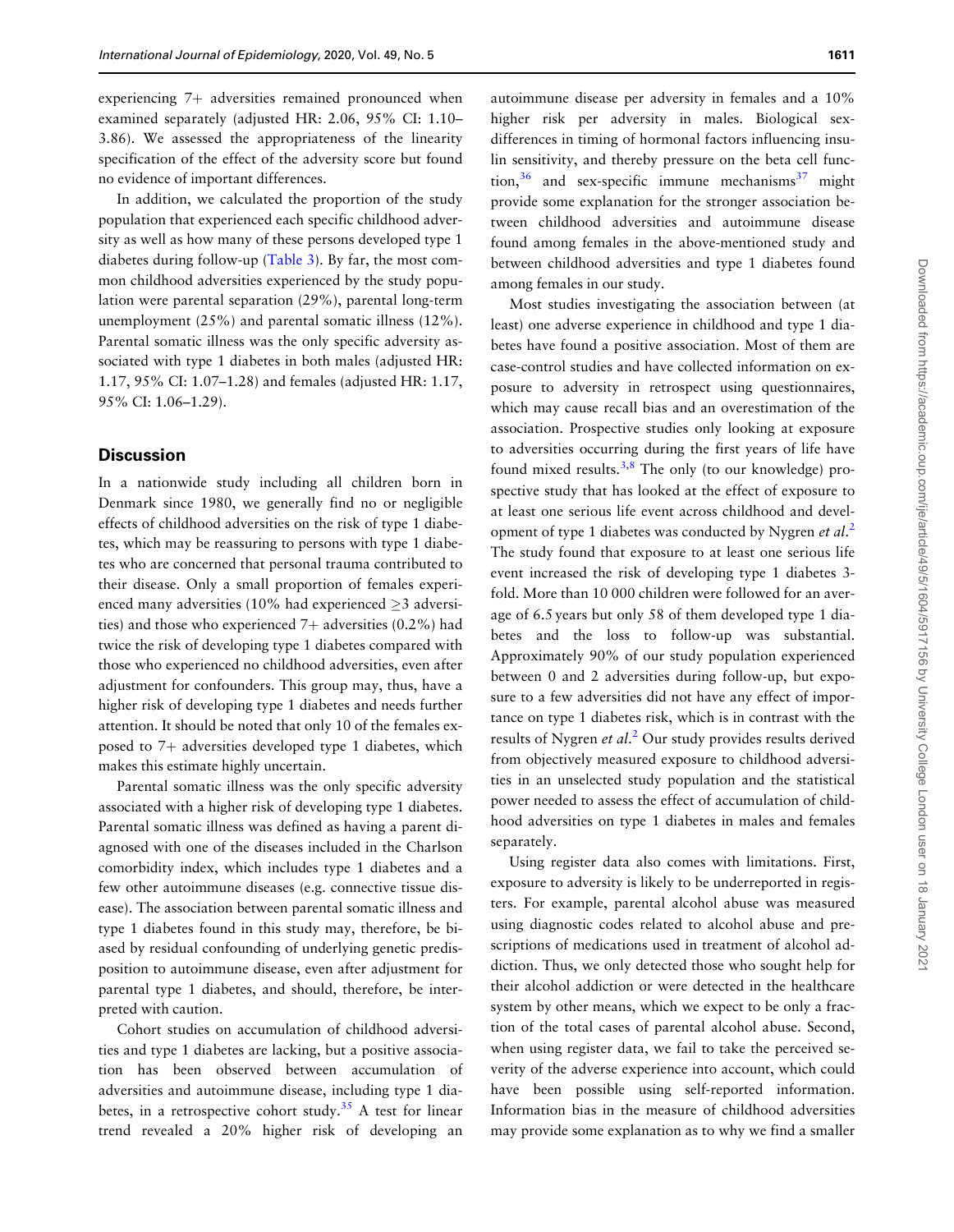<span id="page-8-0"></span>effect of childhood adversities on type 1 diabetes compared with previous studies.

Finally, there may be sensitive time periods where exposure to childhood adversities is of importance for type 1 diabetes development. The human stress-response system is developed in infancy and may be disrupted by excessive or prolonged exposure to adversity.<sup>7,[38](#page-9-0)</sup> Exposure to stressful adversities may also add to the increased pressure on the beta cells that is caused by the rapid physical growth and substantial hormonal influence that takes place during pu-berty.<sup>5[,39](#page-9-0)</sup> The importance of timing of exposure to childhood adversities was beyond the scope of this study and we can, therefore, not rule out that childhood adversities may affect type 1 diabetes risk when experienced in particularly sensitive periods of development.

# Conclusion

In an unselected total population sample, we generally find no or negligible effects of childhood adversities on the risk of type 1 diabetes, which may be reassuring to persons with type 1 diabetes who are concerned that personal trauma contributed to their disease. There is a very small group of females exposed to a high degree of adversity who may have a higher risk of developing type 1 diabetes, and this group needs further attention. Future studies should consider the importance of timing of exposure to childhood adversities for type 1 diabetes development.

# Supplementary data

[Supplementary data](https://academic.oup.com/ije/article-lookup/doi/10.1093/ije/dyaa138#supplementary-data) are available at IJE online.

# Funding

This work was supported by the Innovation Fund Denmark [grant number 5189-00083B] and Helsefonden [grant number 17-B-0102].

### Acknowledgements

The authors thank the Danish Clinical Registries for providing access to the Danish Registry of Childhood and Adolescent Diabetes and the Danish Adult Diabetes Registry making this study possible.

# Conflict of interest

B.C., J.S. and M.E.J. own shares in Novo Nordisk A/S. J.S. serves as an adviser to Medtronic, Janssen and Novo Nordisk. J.S. has received fees for speaking on behalf of Medtronic, Sanofi, Novo Nordisk and Bayer AG. M.E.J. has received research grants from Astra Zeneca, Amgen, Sanofi Aventis and Boehringer Ingelheim. All other authors declare no conflicts of interest.

#### References

- [1.](#page-1-0) Hägglöf B, Blom L, Dahlquist G, Lönnberg G, Sahlin B. The Swedish childhood diabetes study: indications of severe psychological stress as a risk factor for Type 1 (insulin-dependent) diabetes mellitus in childhood. Diabetologia 1991;34:579–83.
- [2.](#page-1-0) Nygren M, Carstensen J, Koch F, Ludvigsson J, Frostell A. Experience of a serious life event increases the risk for childhood type 1 diabetes: the ABIS population-based prospective cohort study. Diabetologia 2015;58:1188–197.
- [3.](#page-1-0) Lundgren M, Ellström K, Elding Larsson H, DiPiS study group. Influence of early-life parental severe life events on the risk of type 1 diabetes in children: the DiPiS study. Acta Diabetol 2018; 55:797–804.
- [4.](#page-1-0) Rewers M, Ludvigsson J. Environmental risk factors for type 1 diabetes. Lancet 2016;387:2340–348.
- [5.](#page-1-0) Ludvigsson J. Why diabetes incidence increases—a unifying theory. Ann N Y Acad Sci 2006;1079:374–82.
- [6.](#page-1-0) Miller GE, Chen E, Parker KJ. Psychological stress in childhood and susceptibility to the chronic diseases of aging: Moving toward a model of behavioral and biological mechanisms. Psychol Bull 2011;137:959–97.
- [7.](#page-1-0) Shonkoff JP, Garner AS, Siegel BS et al. The lifelong effects of early childhood adversity and toxic stress. Pediatrics 2012;129: e232–246.
- [8.](#page-1-0) Nygren M, Ludvigsson J, Carstensen J, Frostell AS. Family psychological stress early in life and development of type 1 diabetes: the ABIS prospective study. Diabetes Res Clin Pract 2013;100:257–64.
- [9.](#page-1-0) Littorin B, Sundkvist G, Nyström L et al. Family characteristics and life events before the onset of autoimmune type 1 diabetes in young adults a nationwide study. Diabetes Care 2001;24:1033–037.
- [10.](#page-1-0) Virk J, Ritz B, Li J, Obel C, Olsen J. Childhood bereavement and type 1 diabetes: a Danish national register study. Paediatr Perinat Epidemiol 2016;30:86–92.
- [11.](#page-1-0) Ben-Shlomo Y, Kuh D. A life course approach to chronic disease epidemiology: conceptual models, empirical challenges and interdisciplinary perspectives. Int J Epidemiol 2002;31:285–93.
- 12. Evans GW, Li D, Whipple SS. Cumulative risk and child development. Psychol Bull 2013;139:1342–396.
- 13. Bauman LJ, Silver EJ, Stein R. Cumulative social disadvantage and child health. Pediatrics 2006;117:1321–328.
- 14. Appleyard K, Egeland B, van Dulmen MHM, Alan Sroufe L. When more is not better: the role of cumulative risk in child behavior outcomes. J Child Psychol Psychiatry 2005;46:235-45.
- 15. Felitti VJ, Anda RF, Nordenberg D et al. Relationship of childhood abuse and household dysfunction to many of the leading causes of death in adults. The Adverse Childhood Experiences (ACE) Study. Am J Prev Med 1998;14:245–58.
- 16. Robinson N, Fuller JH. Role of life events and difficulties in the onset of diabetes mellitus. J Psychosom Res 1985;29:583–91.
- 17. Soltész G, Jeges S, Dahlquist G. Non-genetic risk determinants for type 1 (insulin-dependent) diabetes mellitus in childhood. Hungarian Childhood Diabetes Epidemiology Study Group. Acta Paediatr 1994;83:730–35.
- 18. Djarova T, Dube S, Tivchev G, Chivengo A. Frequency of stressful life events as risk indicating factors for the onset of type 1 diabetes in African children. South Afr J Sci 2007;103: 286–88.